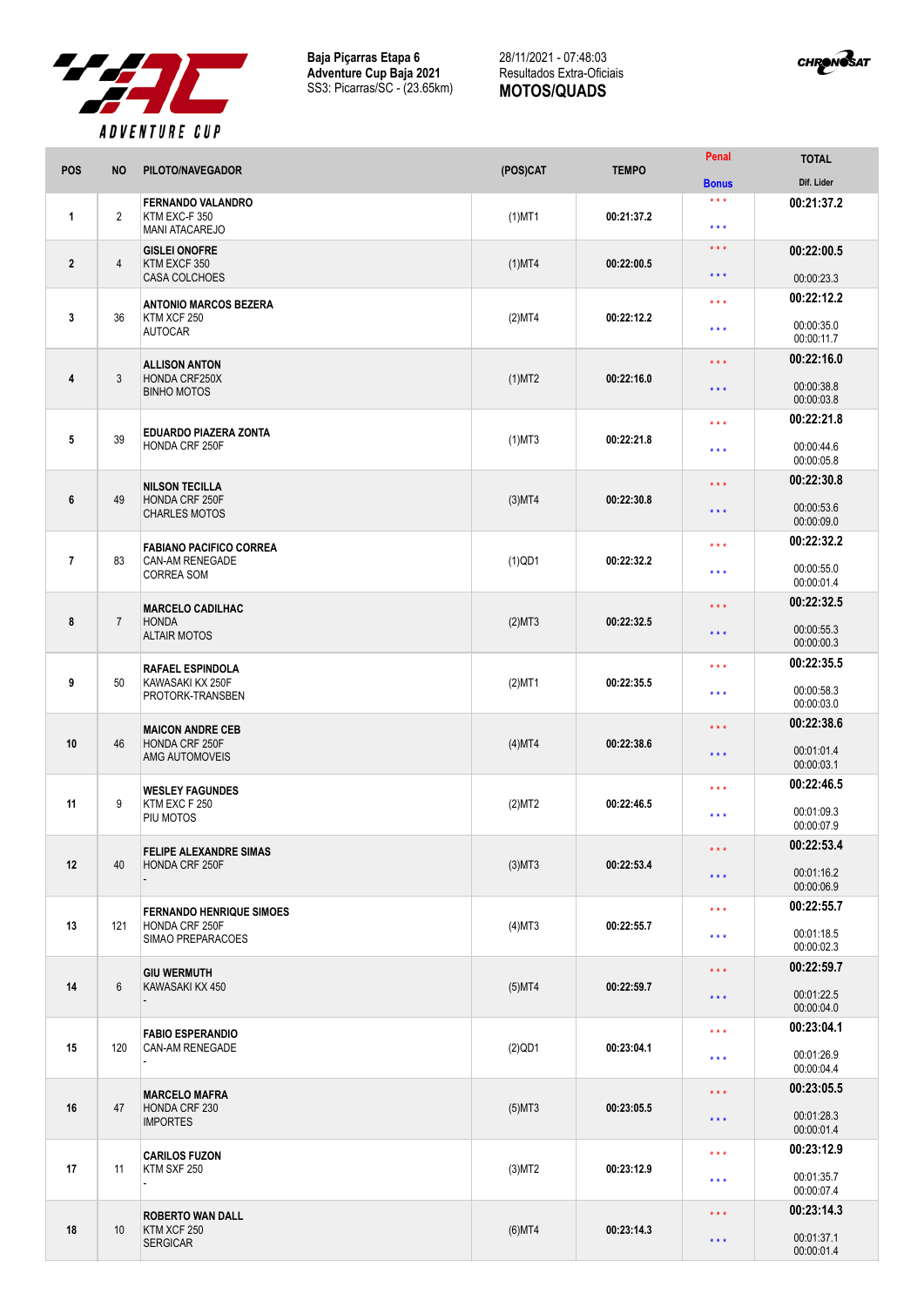| 19 | 29  | <b>CLOVIS LIRA</b><br>YAMAHA 250 FX                                 | $(1)$ MT5  | 00:23:14.5 | $***$                                        | 00:23:14.5               |
|----|-----|---------------------------------------------------------------------|------------|------------|----------------------------------------------|--------------------------|
|    |     | <b>TEXTIL LIRA</b>                                                  |            |            | $***$                                        | 00:01:37.3<br>00:00:00.2 |
|    |     | JORGE HENRIQUE DA FONSECA<br>HONDA CRF 250F<br><b>EU</b>            |            |            | $***$                                        | 00:23:20.8               |
| 20 | 22  |                                                                     | $(6)$ MT3  | 00:23:20.8 | $\star$ $\star$ $\star$                      | 00:01:43.6<br>00:00:06.3 |
|    |     | <b>EDENILSON ARTUR GOMES</b>                                        |            |            | $***$                                        | 00:23:31.8               |
| 21 | 20  | KAWASAKI KLX 450<br><b>TEXTIL LIRA</b>                              | $(7)$ MT4  | 00:23:31.8 | $***$                                        | 00:01:54.6<br>00:00:11.0 |
|    |     | <b>MARCO AURELIO CADILHAC</b>                                       |            |            | $\star\star\star$                            | 00:23:31.9               |
| 22 | 18  | YAMAHA TTR 230<br><b>ALTAIR MOTOS</b>                               | $(7)$ MT3  | 00:23:31.9 | $***$                                        | 00:01:54.7<br>00:00:00.1 |
|    |     | <b>FERNANDO PYKOCZ</b>                                              |            |            | $***$                                        | 00:23:43.8               |
| 23 | 8   | KAWASAKI KX 450 XC<br><b>REP PYKOCZ</b>                             | $(8)$ MT4  | 00:23:43.8 | $***$                                        | 00:02:06.6<br>00:00:11.9 |
| 24 | 30  | <b>CAIO SOUSA</b>                                                   |            | 00:23:46.2 | $\star\star\star$                            | 00:23:46.2               |
|    |     | KAWASAKI KXF 250F<br><b>ZENO AUTO PECAS</b>                         | $(4)$ MT2  |            | $***$                                        | 00:02:09.0<br>00:00:02.4 |
|    |     | <b>MARCIOANO MAFRA</b>                                              |            | 00:24:02.7 | $***$                                        | 00:24:02.7               |
| 25 | 32  | YAMAHA YZ 250<br>CACHOPA EVENTOS                                    | $(5)$ MT2  |            | $***$                                        | 00:02:25.5<br>00:00:16.5 |
|    |     | <b>SANDRO PAGANELLI</b>                                             |            |            | $\star \star \star$                          | 00:24:04.8               |
| 26 | 13  | KAWASAKI KLX 450                                                    | (2)MT5     | 00:24:04.8 | $***$                                        | 00:02:27.6<br>00:00:02.1 |
|    |     | <b>PAULINHO</b><br><b>CAN-AM RENEGADE</b>                           |            |            | $***$                                        | 00:24:06.4               |
| 27 | 79  |                                                                     | $(3)$ QD1  | 00:24:06.4 | $***$                                        | 00:02:29.2<br>00:00:01.6 |
|    | 33  | <b>ITAMAR RODESKI</b><br>HONDA CRF 250F                             |            |            | $\star$ $\star$ $\star$                      | 00:24:15.3               |
| 28 |     |                                                                     | $(1)$ MT6  | 00:24:15.3 | $***$                                        | 00:02:38.1<br>00:00:08.9 |
|    | 17  | <b>DIMITRIS RUSEZYK JR</b><br>KAWASAKI KX 450F                      |            |            | $***$                                        | 00:24:30.2               |
| 29 |     |                                                                     | $(9)$ MT4  | 00:24:30.2 | $***$                                        | 00:02:53.0<br>00:00:14.9 |
|    |     | <b>ALEXANDRO PINCEGHER</b>                                          |            |            | $***$                                        | 00:24:33.3               |
| 30 | 16  | HONDA CRF 250F<br><b>EQUIPINHA SC</b>                               | $(2)$ MT6  | 00:24:33.3 | $\star \star \star$                          | 00:02:56.1<br>00:00:03.1 |
|    |     | ALECSANDRO SIZENANDO                                                |            |            | $\star\star\star$                            | 00:24:35.3               |
| 31 | 234 |                                                                     | $(4)$ QD1  | 00:24:35.3 | $***$                                        | 00:02:58.1<br>00:00:02.0 |
|    |     | <b>RICARDO AFFONSO KEIL</b>                                         |            |            | $\star\star\star$                            | 00:24:45.0               |
| 32 | 26  | YAMAHA YZF 400<br>CABO MOTOS                                        | $(3)$ MT5  | 00:24:45.0 | $\star$ $\star$ $\star$                      | 00:03:07.8<br>00:00:09.7 |
|    |     | <b>MARCOS RUDNICK</b>                                               |            | $***$      |                                              | 00:25:06.4               |
| 33 | 117 | <b>HONDA FOURTRAXX</b><br><b>RUDNICK MOTOS</b>                      | $(1)$ QD4  | 00:25:06.4 | $***$                                        | 00:03:29.2<br>00:00:21.4 |
|    | 76  | <b>ALEX TERESK</b><br>HONDA CRF 250                                 |            |            | $***$                                        | 00:25:12.7               |
| 34 |     |                                                                     | $(8)$ MT3  | 00:25:12.7 | $***$                                        | 00:03:35.5<br>00:00:06.3 |
|    | 34  | <b>ALEXANDRE GONCALVES</b><br>KTM XCF 250<br><b>VARIANTHE HOMER</b> |            |            | $\star\star\star$                            | 00:25:18.4               |
| 35 |     |                                                                     | $(10)$ MT4 | 00:25:18.4 | $***$                                        | 00:03:41.2<br>00:00:05.7 |
|    | 24  | <b>EDER DE SOUZA</b><br>HONDA CRF 250F<br><b>JANGA MOTOD</b>        |            |            | $\star\star\star$<br>$\star$ $\star$ $\star$ | 00:25:22.4               |
| 36 |     |                                                                     | $(9)$ MT3  | 00:25:22.4 |                                              | 00:03:45.2<br>00:00:04.0 |
|    |     | <b>EDUARDO MAJCHSZAK</b>                                            |            |            | $***$                                        | 00:25:44.9               |
| 37 | 25  | KAWASAKI 450XC<br><b>TOMMY DESIGN</b>                               | $(3)$ MT1  | 00:25:44.9 | $***$                                        | 00:04:07.7<br>00:00:22.5 |
|    |     | <b>DOUGLAS ANDREY ROCHA</b>                                         |            |            | $\star\star\star$                            | 00:26:01.8               |
| 38 | 109 | <b>HONDA FOURTRAXX</b><br>ROCHA IMOVEIS                             | $(1)$ QD3  | 00:26:01.8 | $\star$ $\star$ $\star$                      | 00:04:24.6<br>00:00:16.9 |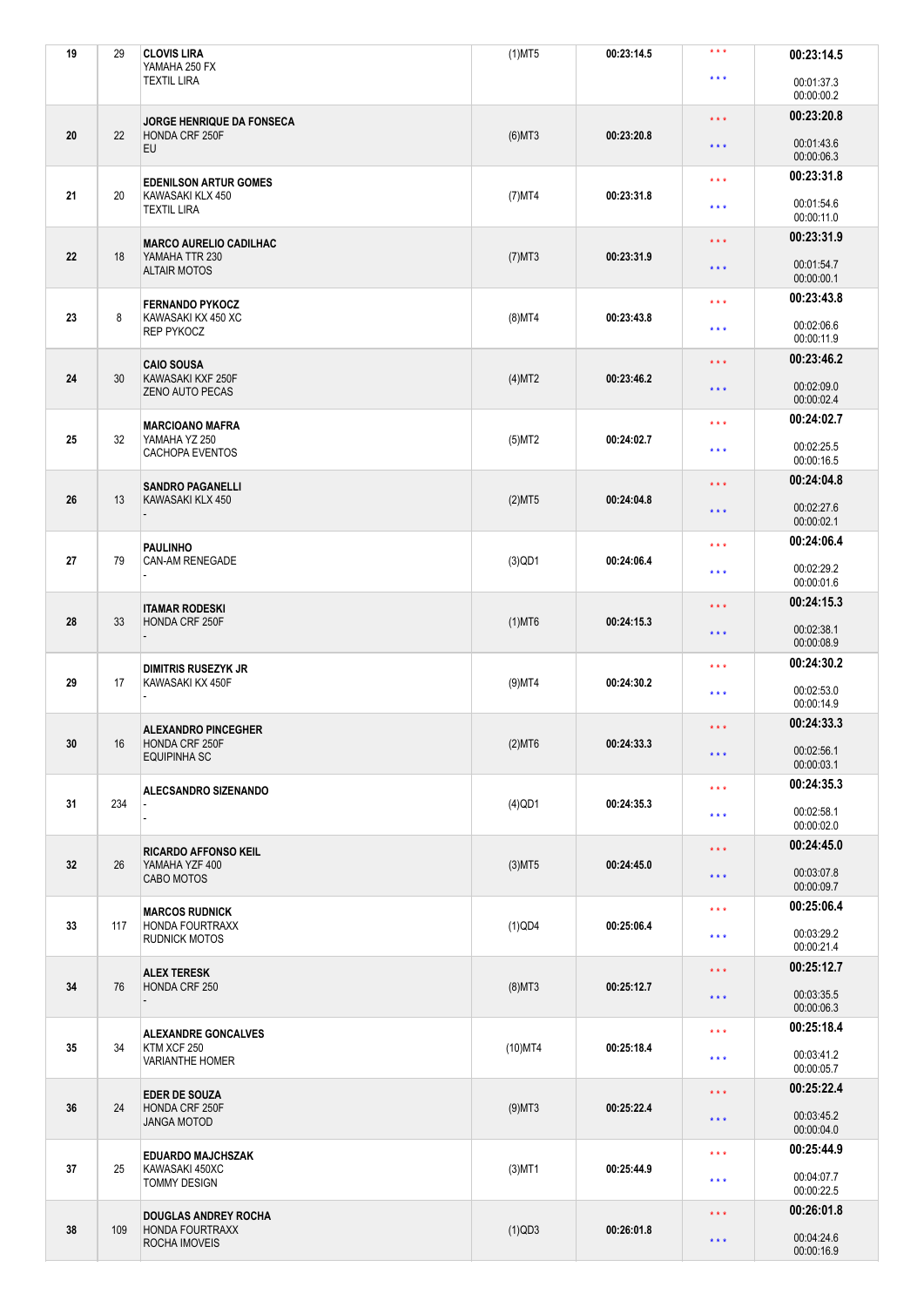| 39 | 19  | <b>LUCIANO HODECKER</b><br>HONDA CRF 230                             | $(3)$ MT6  | 00:26:37.7 | $***$                                      | 00:26:37.7               |
|----|-----|----------------------------------------------------------------------|------------|------------|--------------------------------------------|--------------------------|
|    |     | <b>HODECKERPLANFIN</b>                                               |            |            | $***$                                      | 00:05:00.5<br>00:00:35.9 |
|    |     | <b>GUSTAVO DA SILVA GUIDINI</b><br>HONDA CRF 230<br><b>SIRICROSS</b> |            |            | $***$                                      | 00:26:40.3               |
| 40 | 41  |                                                                      | $(10)$ MT3 | 00:26:40.3 | $***$                                      | 00:05:03.1<br>00:00:02.6 |
|    |     | <b>RAFAEL VIEIRA</b>                                                 |            |            | $***$                                      | 00:26:52.2               |
| 41 | 63  | KAWASAKI KLX 450<br><b>BACON RACING</b>                              | $(11)$ MT4 | 00:26:52.2 | $***$                                      | 00:05:15.0<br>00:00:11.9 |
|    |     | <b>VANDERLEI PEIXER</b>                                              |            |            | $***$                                      | 00:27:42.6               |
| 42 | 42  | HONDA CRF 250 F<br><b>ORTHOBLU</b>                                   | $(4)$ MT6  | 00:27:42.6 | $***$                                      | 00:06:05.4<br>00:00:50.4 |
|    |     | <b>NAZARE GUEDERT</b><br>YAMAHA YZ 250<br>CA&ACOLA IMOVEI            |            |            | $***$                                      | 00:27:52.2               |
| 43 | 48  |                                                                      | (12)MT4    | 00:27:52.2 | $***$                                      | 00:06:15.0<br>00:00:09.6 |
| 44 | 116 | <b>EVINICIUS BATISTA CRUZ</b>                                        |            | 00:28:24.3 | $***$                                      | 00:28:24.3               |
|    |     | <b>CFORCE</b><br><b>CF FURACAO</b>                                   | $(2)$ QD3  |            | $***$                                      | 00:06:47.1<br>00:00:32.1 |
|    |     | <b>CAROLINE RUDNICK</b>                                              |            | 00:28:34.2 | $***$                                      | 00:28:34.2               |
| 45 | 114 | <b>HONDA FOURTRAXX</b><br><b>RUDNICK MOTOS</b>                       | $(3)$ QD3  |            | $***$                                      | 00:06:57.0<br>00:00:09.9 |
|    |     | <b>JOSUE LINCON RAYMUNDO</b>                                         |            |            | $***$                                      | 00:28:40.9               |
| 46 | 43  | HONDA CRF 250F<br><b>JLOG TRANSPORTE</b>                             | $(5)$ MT6  | 00:28:40.9 | $***$                                      | 00:07:03.7<br>00:00:06.7 |
|    |     | <b>CRISTIANE BEHR</b><br>HONDA CRF 150<br><b>BEHR MOTOS</b>          |            |            | $***$                                      | 00:28:45.9               |
| 47 | 37  |                                                                      | $(6)$ MT6  | 00:28:45.9 | $* * *$                                    | 00:07:08.7<br>00:00:05.0 |
|    |     | <b>EDILSON EICHSTADT</b><br>HONDA CRF 250F                           |            |            | $***$                                      | 00:29:47.5               |
| 48 | 38  |                                                                      | $(11)$ MT3 | 00:29:47.5 | $***$                                      | 00:08:10.3<br>00:01:01.6 |
|    |     | <b>VANDERLEI THELMA</b>                                              |            |            | $***$                                      | 00:30:23.9               |
| 49 | 61  | YAMAHA YZ950                                                         | $(4)$ MT5  | 00:30:23.9 | $***$                                      | 00:08:46.7<br>00:00:36.4 |
|    |     | <b>LOANDRO ANTON</b>                                                 |            |            | $***$                                      | 00:40:00.0               |
| 50 | 1   | KTM EXCF 250<br>PROTORK - KTM                                        | $(4)$ MT1  | 00:40:00.0 | $***$                                      | 00:18:22.8<br>00:09:36.1 |
|    |     | <b>FABRICIO THEISS</b>                                               |            |            | $***$                                      | 00:40:00.0               |
| 51 | 5   | HONDA CRF250F<br><b>RUDNICK MOTOS</b>                                | (12)MT3    | 00:40:00.0 | $***$                                      | 00:18:22.8<br>00:00:00.0 |
|    |     |                                                                      |            |            | $***$                                      | 00:40:00.0               |
| 52 | 12  | <b>GERSON BERTI</b><br>SUZUKI DRZ-400                                | $(5)$ MT5  | 00:40:00.0 |                                            | 00:18:22.8               |
|    |     | <b>METALBERTI</b>                                                    |            |            | $***$                                      | 00:00:00.0               |
|    | 14  | <b>ALAN FERREIRA</b><br>HONDA CRF 250F<br>SC <sub>27</sub>           |            |            | $\star\star\star$                          | 00:40:00.0               |
| 53 |     |                                                                      | $(7)$ MT6  | 00:40:00.0 | $***$                                      | 00:18:22.8<br>00:00:00.0 |
|    | 15  | <b>JEAN BACHMANN</b><br>HONDA CRF 230<br><b>MOVEIS BACHMANN</b>      |            |            | $***$<br>00:18:22.8<br>$***$<br>00:00:00.0 | 00:40:00.0               |
| 54 |     |                                                                      | $(13)$ MT3 | 00:40:00.0 |                                            |                          |
|    | 21  | <b>GUILHERME MACHADO</b><br>HONDA XR 200R<br><b>TORK ACTION</b>      |            |            | $\star\star\star$                          | 00:40:00.0               |
| 55 |     |                                                                      | $(14)$ MT3 | 00:40:00.0 | $***$                                      | 00:18:22.8<br>00:00:00.0 |
|    | 23  | ALDO DA ROCHA JUNIOR<br>YAMAHA WR 450<br><b>TRACK - TRANSBE</b>      |            |            | $***$                                      | 00:40:00.0               |
| 56 |     |                                                                      | $(5)$ MT1  | 00:40:00.0 | $***$                                      | 00:18:22.8<br>00:00:00.0 |
|    |     | <b>EDUARDO BARTZ</b>                                                 |            |            | $***$                                      | 00:40:00.0               |
| 57 | 27  | HONDA CRF 250 RX<br>NKO PREPARACOES                                  | $(6)$ MT2  | 00:40:00.0 | $***$                                      | 00:18:22.8<br>00:00:00.0 |
|    | 28  | <b>SANDERLEI MANINHO</b><br><b>KTM</b><br><b>CORTECH</b>             |            |            | $***$                                      | 00:40:00.0               |
| 58 |     |                                                                      | $(13)$ MT4 | 00:40:00.0 | $***$                                      | 00:18:22.8<br>00:00:00.0 |